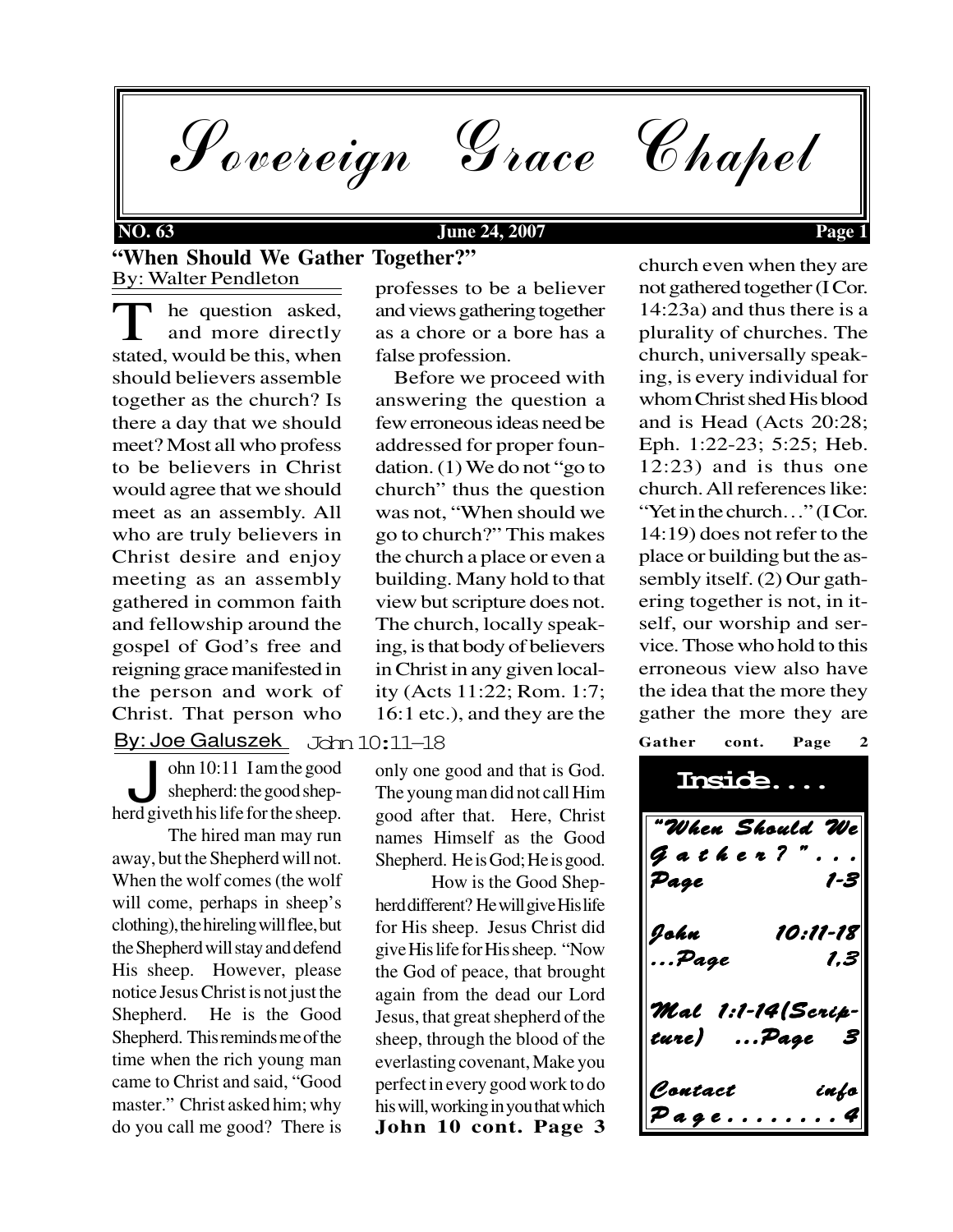**NO. 63 June 24, 2007 Page 2**

**................Gather (cont.)** worshiping and serving, thus they gather often, and since prayer, song, and preaching becomes boring they gather for just about anything under the sun and call it worship and service. We should gather together to worship, serve, learn and fellowship in the gospel. We also worship, serve, learn, and can sometimes even find fellowship throughout the whole of every day, whether gathered together as an assembly or in our everyday lives.

 So then, when should believers gather together as the church? The practice of our early brethren in Christ was to gather together upon the first day of the week (Acts 20:7). Clearly, there are at least three things associated with this day. (1) Our Lord was raised out from among the dead on the first day of the week (Mk. 16:9). (2) The resurrection of Christ is the central theme of the gospel (Rom. 1:1-4; I Cor. 15:1- 4…). (3) The brethren had the tradition [a precept handed down to be practiced] of meeting on the first day of the week. This third point is even more clearly revealed in reading Paul's order to the church at Corinth, with the same order being given to the church at Galatia, concerning their laying by them in store, that they do so "Upon the first day of the week…" (I Cor.-

16:2). The very fact that Paul did not explain the significance of this "first day" implies the brethrens' prior knowledge of the practice. All churches of orthodox doctrine hold to this practice, even today. Tradition is not only good but it is vital as well (cf. II Thess. 3:6). Nevertheless, we are never told to make our own traditions but to hold to what has already been established (II Thess. 2:15). The New Testament scriptures alone dictate our faith and practice. We dare not add to or take from that authority. We are given no exact time to meet on the first day nor given any exact length of time to meet that day, but meet we should with all expectation and joy of the fellowship of the saints (Heb. 10:24-25).

 Scripture also reveals that the brethren also meet at various other times and on occasion other days of the week. In researching the various accounts we find these meetings not as a matter of tradition but of providence, expediency, or necessity. For instance, Paul preached at Ephesus for a total of somewhere around two years and three months, and in the latter two years Paul spoke every day (Acts 19:8-10). A special meeting was held in Jerusalem, with many in attendance, against the legalistic teaching of circumcision for salvation (Acts 15:1-29). Paul held a meeting on a riverbank on the sabbath day (Acts 16:13- 14). Clearly, these meetings were not that of those things Paul calls "the traditions taught" but as God in His wise providence allowed.

**Gather............................ Page 3** In summary, we should gather together as the church, as a matter of common faith and practice, on the first day of the week. To gather together any other time is certainly acceptable, but if it has been made into the tradition and is demanded as a rule of faith and practice then someone has overstepped their bounds! Many meet Sunday mornings and Sunday nights, then again on Wednesday or Thursday or Friday night in a mid-week service [some term these mid-week services has "Prayer Meeting" where praying is the least thing they do], at least one "Revival" or "Conference" meeting a year, then several other appointed meetings just for fun Christian events dotted at various times throughout the year. Any argument demanding one or more of these added days of meeting, or ridiculing others who do not, or basing faithfulness to God on such added meetings, on the basis of its better to meet more is based on human opinion. I recently heard a preacher on the radio say, after hav-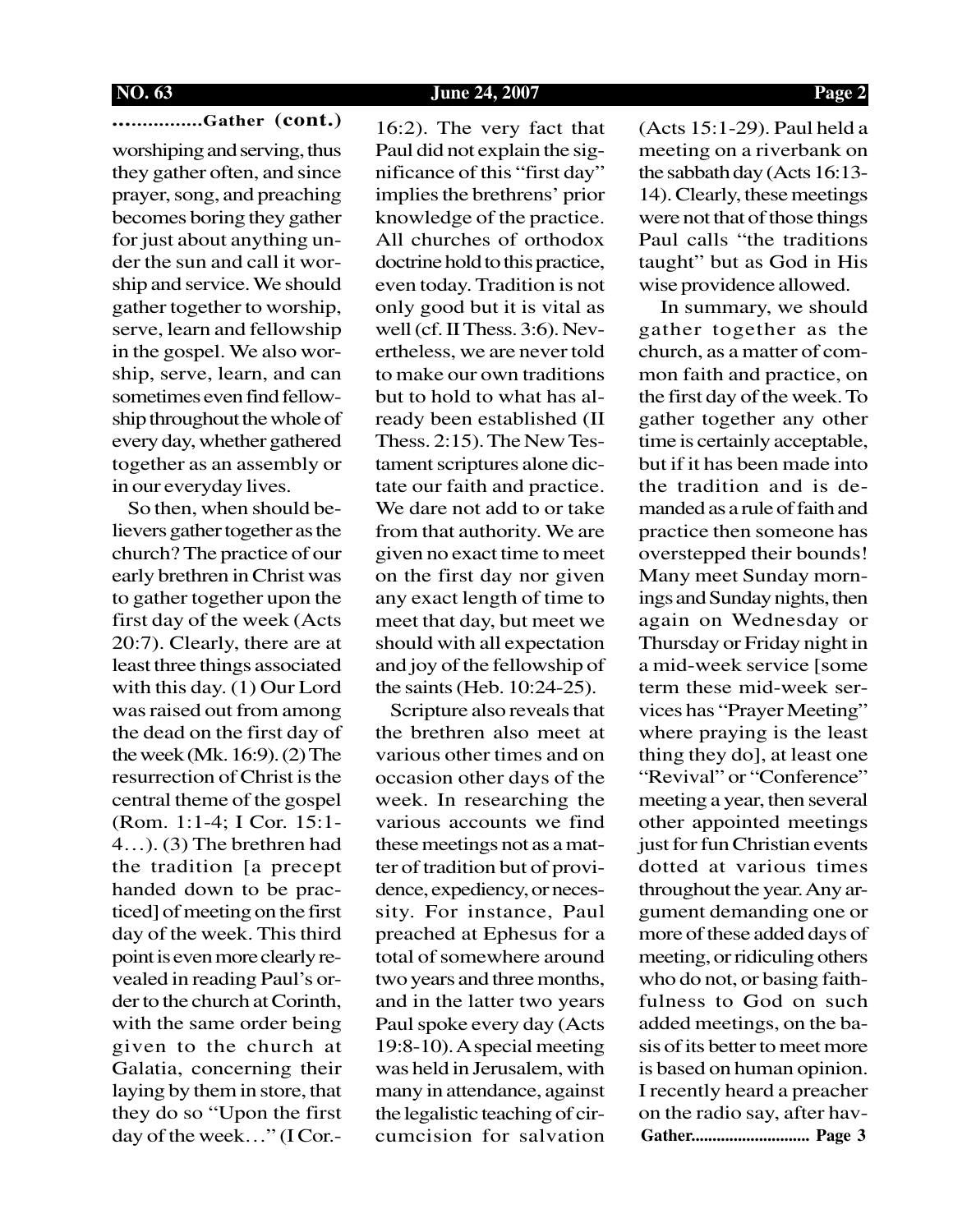## **NO. 63 June 24, 2007 Page 3**

## **.............Gather (Cont.)**

ing announced their Sunday morning Sunday school time and their Sunday Morning preaching time and their Sunday evening preaching time and their mid-week service time: "We have a full schedule of services." He did not say, "This is our full schedule of services." His actual words clearly imply that anyone who does not have such does not have a full schedule! Not one scripture can be given to prove its better to demand more than God in His wisdom appointed as a matter of faith and practice!

## .....John 10 (cont.)

is wellpleasing in his sight, through Jesus Christ; to whom be glory for ever and ever. Amen" (Hebrews 13:20-21). Christ is the Great Shepherd. He literally shed His blood for His people, the blood of the everlasting covenant. He paid the price for the sin of His children. Now believers are to do the will of the Great Shepherd. Believers were lost even though they had been purchased, redeemed, 2,000 years ago. "For ye were as sheep going astray; but are now returned unto the Shepherd and Bishop of your souls" (1 Peter 2:25). The Good Shepherd seeks, finds and brings in His lost sheep. They already were sheep. They already were His. He seeks and finds them. they do find Him but only after He has found them. He brings them into His flock and feeds them. Without Him, none would be found. With Him, all are found, for

He is the Good Shepherd. He knows His job and never fails. He is not the mediocre shepherd. Christ is not the incompetent shepherd. This God-Man knows every sheep by name and calls them. They follow Him, for He is the Good Shepherd. He laid His life down for the sheep, and He took up His life again for His sheep. He is seated at the right hand of the Father, and Christ ever lives to make intercession for His children.

# Mal 1:1-14

- 1 The burden of the word of the LORD to Israel by Malachi.
- 2 I have loved you, saith the LORD. Yet ye say, Wherein hast thou loved us? *Was* not Esau Jacob's brother? saith the LORD: yet I loved Jacob,
- 3 And I hated Esau, and laid his mountains and his heritage waste for the dragons of the wilderness.
- 4 Whereas Edom saith, We are impoverished, but we will return and build the desolate places; thus saith the LORD of hosts, They shall build, but I will throw down; and they shall call them, The border of wickedness, and, The people against whom the LORD hath indignation for ever.
- 5 And your eyes shall see, and ye shall say, The LORD will be magnified from the border of Israel.
- 6 A son honoureth *his* father, and a servant his master: if then I *be* a father, where *is* mine honour? and if I *be* a master, where *is* my fear? saith the LORD of hosts unto you, O priests, that despise my name. And ye say, Wherein have we despised thy name?
- 7 Ye offer polluted bread upon mine altar; and ye say, Wherein have we polluted thee? In that ye say, The table of the LORD *is* contemptible.
- 8 And if ye offer the blind for sacrifice, *is it* not evil? and if ye offer the lame and sick, *is it* not evil? offer it now unto thy governor; will he be pleased with thee, or accept thy person? saith the LORD of hosts.
- 9 And now, I pray you, beseech God that he will be gracious unto us: this hath been by your means: will he regard your persons? saith the LORD of hosts.
- 10 Who *is there* even among you that would shut the doors *for nought*? neither do ye kindle *fire* on mine altar for nought. I have no pleasure in you, saith the LORD of hosts, neither will I accept an offering at your hand.
- 11 For from the rising of the sun even unto the going down of the same my name *shall be* great among the Gentiles; and in every place incense *shall be* offered unto my name, and a pure offering: for my name *shall be* great among the heathen, saith the LORD of hosts.
- 12 But ye have profaned it, in that ye say, The table of the LORD *is* polluted; and the fruit thereof, *even* his meat, *is* contemptible.
- 13 Ye said also, Behold, what a weariness *is it*! and ye have snuffed at it, saith the LORD of hosts; and ye brought *that which was* torn, and the lame, and the sick; thus ye brought an offering: should I accept this of your hand? saith the LORD.
- 14 But cursed *be* the deceiver, which hath in his flock a male, and voweth, and sacrificeth unto the Lord a corrupt thing: for I *am* a great King, saith the LORD of hosts, and my name *is* dreadful among the heathen.